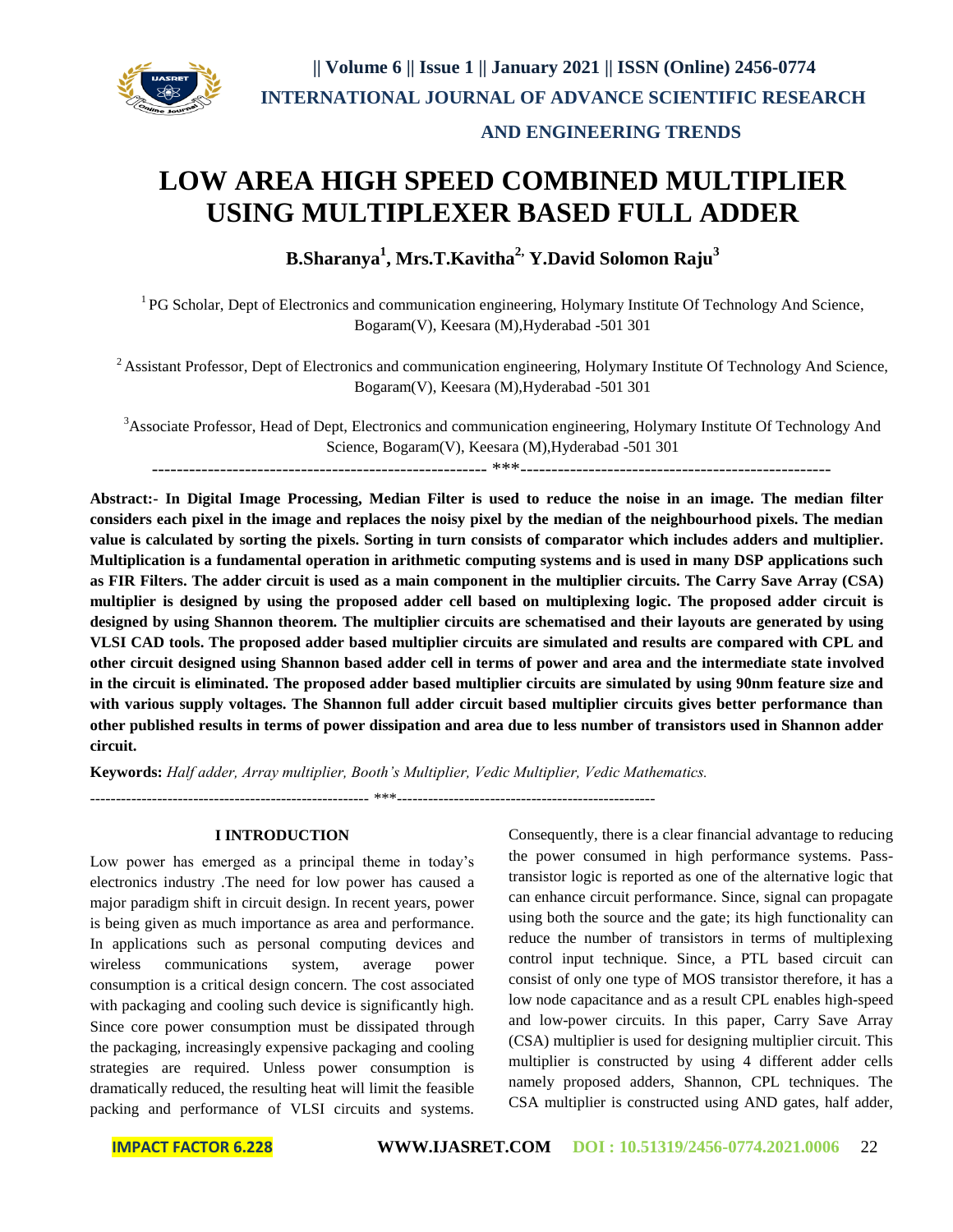

and full adder blocks. The half adder is designed using pass transistor logic which utilizes EX-OR and AND gates, which is shown in Fig.1. The 1-bit multi operand addition can be extended to an n-bit multi operand addition by cascading the CSA operators. The multiplier is schematised by DSCH3 CAD tool and its layout is generated by Microwind 3 VLSI CAD tool. We have analyzed the basic circuits and proposed adder based multiplier circuits in terms of power dissipation and area and observed better performance in our proposed Shannon based multiplexing logic circuit

## **II LITERATURE SURVEY**

Rapidly growing technology has raised demands for fast and efficient real time digital signal processing applications. Multiplication is one of the primary arithmetic operations every application demands. A large number of multiplier designs have been developed to enhance their speed. Active research over decades has lead to the emergence of Vedic Multipliers as one of the fastest and low power multiplier over traditional array and booth multipliers. Honey Durga Tiwari.et.al talked about designing a multiplier and square architecture is based on algorithm of ancient Indian Vedic Mathematics, for low power and high speed applications. They explained Urdhvatiryakbhyam and Nikhilam algorithm and found that Urdhvatiryakbhyam, is applicable to all cases of multiplication but due to its structure, it suffers from a high carry propagation delay in case of multiplication of large numbers. This problem has been solved by introducing Nikhilam Sutra which reduces the multiplication of two large numbers to the multiplication of two small numbers. Prof J M Rudagil.et.alldesigned a multiplier using vedic mathematics. They explained Urdhvatiryakbhyam and found that it is efficient Vedic multiplier with high speed, low power and consuming little bit wide area was designed. It was also found that the multiplier based on vedic sutras had execution delay of almost half of that of binary multiplier. Sree NivasA .et.all presented a technique that modifies the architecture of the Vedic multiplier by using some existing methods in order to reduce power. They explained Nikhilam sutra and double base number system. Nikhilam sutra method is not valid for negative numbers. They found that Vedic Multiplier without any Modification has high power consumption. Vedic Multiplier with modified Two's complement block has less power consumption with cost of delay and area. Full adders are designed for a 16-bit vedic multiplier to decrease number of slices and delay. The results obtained are compared and it is found that the reformed full

## **AND ENGINEERING TRENDS**

adders have less delay. The design is implemented using four adders of different techniques such as full adder using two half adders and an OR gate. Second modified full adder is designed by using XOR gate and 2:1 multiplexer, third modified full adder by using two 4:1 multiplexer and fourth modified full adder using a combination of XOR gate, XNOR gate and a 2:1 multiplexer. After comparing the results, they concluded that the third modified full adder has better performance [3]. Gate diffusion input (GDI) is a method used for describing the structure of low-power digital combinatorial circuit. Consumption of power, delay that is produced and complexity of the circuit are reduced using this technique; thereby it maintains less complexity in logical layout. The GDI technique is implemented using two transistors for a deep range of complex logic design [4]. A high speed 32-bit vedic multiplier is designed. For addition of partial products in a 32-bit vedic multiplier Kogge stone adder and a ripple carry adder is used. Two multipliers are implemented using these two methods and results are compared with these two multipliers [5]. In 8-bit multiplier which is implemented using Urdhva Tiryagbhyam sutra, the partial product addition is realized using carry skip technique. A digital processor requires a multiplier as it is a basic block in the processor [6]. A 32-bit vedic multiplier is proposed using one carry save adder. The input of multiplier is arranged in two 16-bit numbers to apply it stepwise using Urdhva Tiryagbhyam sutra and the partial product is added using one carry save adder thus reducing the hardware blocks in the circuit [7]. The processors are integrated into one chip as demand of complex processors is increased. But the load on the processor is not reduced. To reduce this load, the main processor is equipped with co-processors [8]. Design of a hybrid FIR filters using vedic multipliers and fast adders is todays need in many DSP processors. FIR filters play a significant role in the field of digital signal processors to eliminate noise suppression in electro cardio graph, imaging devices and the signal stored in analog media. So filter evaluation is accomplished to reduce the noise level. Multipliers and adders play a vital role in determining the performance of FIR filter. They have proposed modified Annuprya vedic multiplier methods with Kogge Stone fast adder for implementation in the direct form FIR filter [9]. Multipliers play a major role in today's digital signal processing and various other applications. Both signed and unsigned multiplications are required in many computing applications.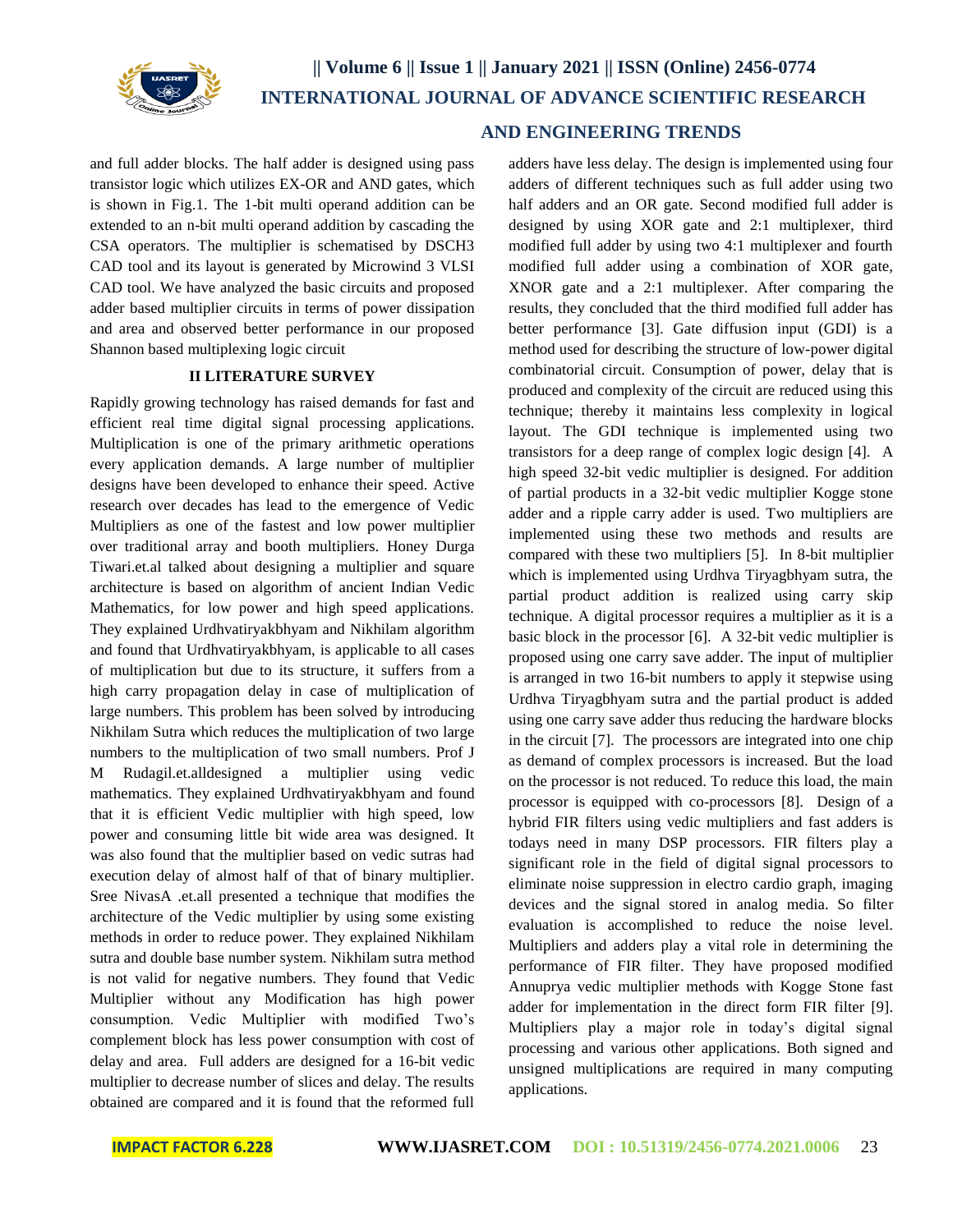

## **AND ENGINEERING TRENDS**

### **III PROPOSED SYSTEM**

The multiplier is constructed by using adder cell. The CSA multiplier building block is containing half adder and full adder circuit. The half-adder circuit is designed by using multiplexing method, which is shown in Fig.1. The power dissipation and area are reduced due to multiplexing method. The MCIT techniques reduce the number transistor than CMOS design techniques. The proposed Shannon full adder circuit as shown in Fig.2 combines the multiplexing operation for the sum operation and the Shannon Theorem for the carry operation; the sum and carry circuits are designed based on Standard full adder equations. An input C and its complement are used as the control signal of the sum circuit. The two-input X-OR gate is developed using the multiplexer method. The output node of the two-input multiplexer circuit is the differential node. According to standard full adder equation, the sum circuits need three inputs. In order to avoid increasing the number of transistors due to the addition of a third input, the following arrangement is made, the CPL X-OR gate multiplying with C's complement input and EX-NOR gate is multiplied with input C, and thereby reducing the number of transistors in the sum circuit. The carry for the half adder is given by,

#### **Half Adder**  $Carry = A.B$

Shannon's Theorem Carry= $(A.B) + (B.B')$ 

**Full Adder** 

 $Sum = A xor B xor C$ Sum=  $((A x or B).C') + ((A x or B)' .C)$ Carry=  $(A.B) + (B.C) + (C.A)$ Carry=  $(A+B) C + (A.B)$ 

**Existing Adder** 

Carry=  $(A+B) C + (A.B)+(B'.C')$ 



Fig 1 Proposed adder cell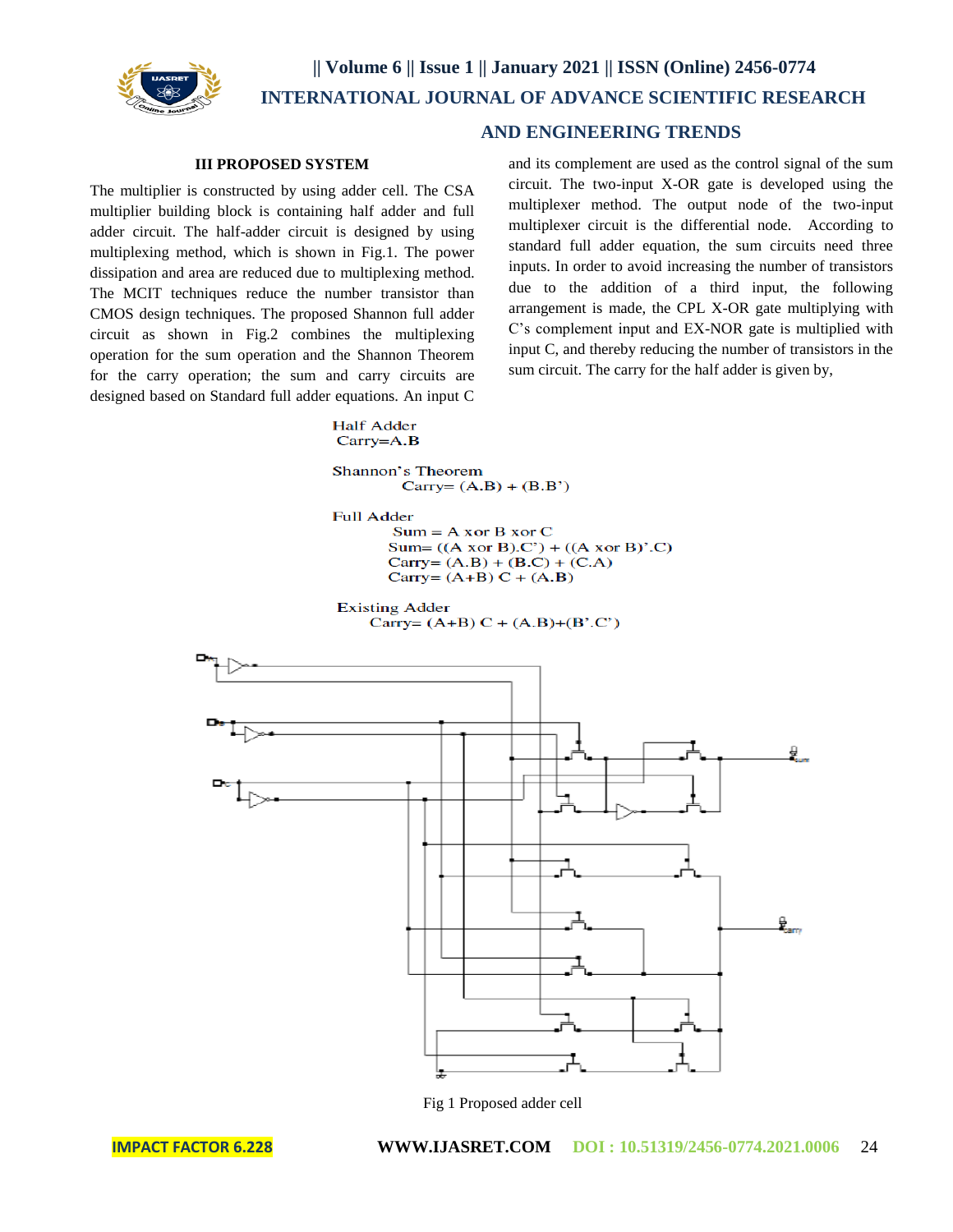

**|| Volume 6 || Issue 1 || January 2021 || ISSN (Online) 2456-0774 INTERNATIONAL JOURNAL OF ADVANCE SCIENTIFIC RESEARCH** 

## **AND ENGINEERING TRENDS**

**TABLE I** TRUTH TABLE OF FULL ADDER

| B | С | Sum | Carry |
|---|---|-----|-------|
|   |   |     |       |
|   |   |     |       |
|   |   |     |       |
|   |   |     |       |
|   |   |     |       |
|   |   |     |       |
|   |   |     |       |
|   |   |     |       |

C and *C'* node is called the differential node of the circuit. Two complementary (*C* and *B*) inputs are used in the full adder carry circuit for balancing the circuit and to avoid the floating wire concept. In this circuit, all of the pass inputs are connected at VDD line so that the pass gates are always on. The control input terminals are connected to the function inputs. In the proposed adder 2, from Table I instead of giving all the inputs from external input the internal output from the SUM circuitry acts as input to the carry logic. From the truth table it can be found that when A XOR B output is one, the value of Cout is equals to C. When it is zero, the value of Cout is equals to the value of A. In this circuit, there is comparative reduction in the number of transistors and so reduction in Area and power.

#### **Multiplier Design**

In this paper, we have designed and analyzed Carry Save Array (CSA) multiplier circuit using our proposed adder cell. The design feature size is 90nm and corresponding supply voltage is 1.2V. The Carry save Array (CSA) multiplier is a linear array multiplier as shown in Fig.3. The linear multiplier propagates data down through the array cell. Each row of CSAs adds one additional partialproduct to the partial sum. As the operand size increases, linear arrays grow at a rate equal to the square of the operand size because the number of rows in the array is equal to the length of the multiplier, and the width of each row is equal to the width of multiplicand.



Fig 2. Carry save Array (CSA) Multiplier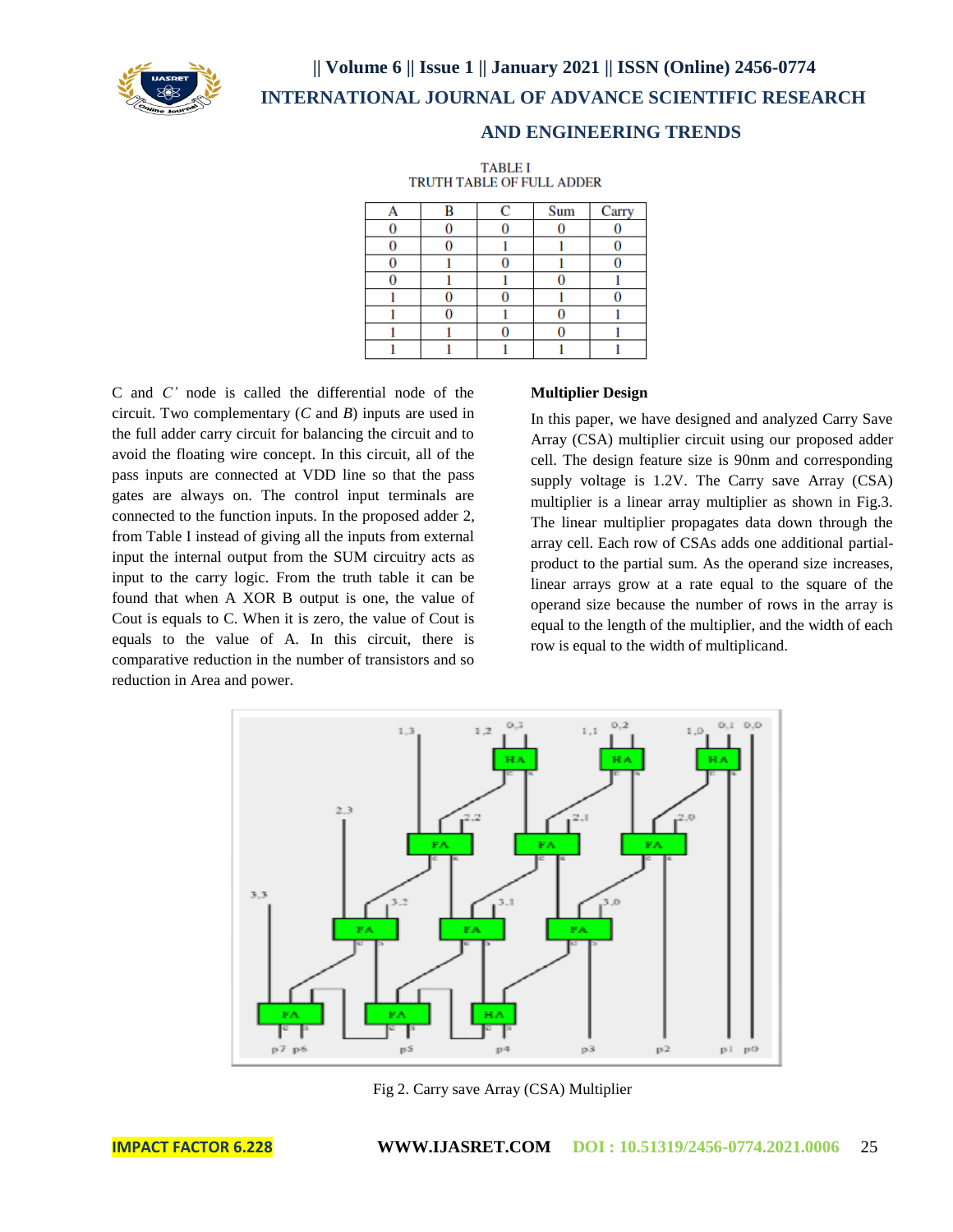

## **AND ENGINEERING TRENDS**

### **IV SIMULATION RESULTS AND DISCUSSION**

In the multiplier array, a full adder with balanced carry and sum delays is desirable because the sum and carry signals are in the critical path. The speed and power of the full adder are very important for large arrays. The 8x8 bit multiplier circuits were simulated with a BSIM4 layout model .We compared the simulated results of our proposed 1-bit adder cell with existing author's results which shows better performance in terms of power dissipation and area. Our proposed 1- bit adder cell consumes less power, and less area than the various Technology Schematic

proposed 1-bit adder cells, due to regular arrangement of transistor tree structure, less critical path and multiplexing method of designs. The only drawback of our proposed adder cell is that it occupies larger area. From the simulated results it is clear that the multiplier circuits designed based on the proposed adder cell gives better performance in terms of power, area than the CPL-based adder cell. The main reason for the lower propagation delay of Shannon-based multipliers is that they are balanced in the carry circuits.



Figure 3**.** RTL schematic of multiplier